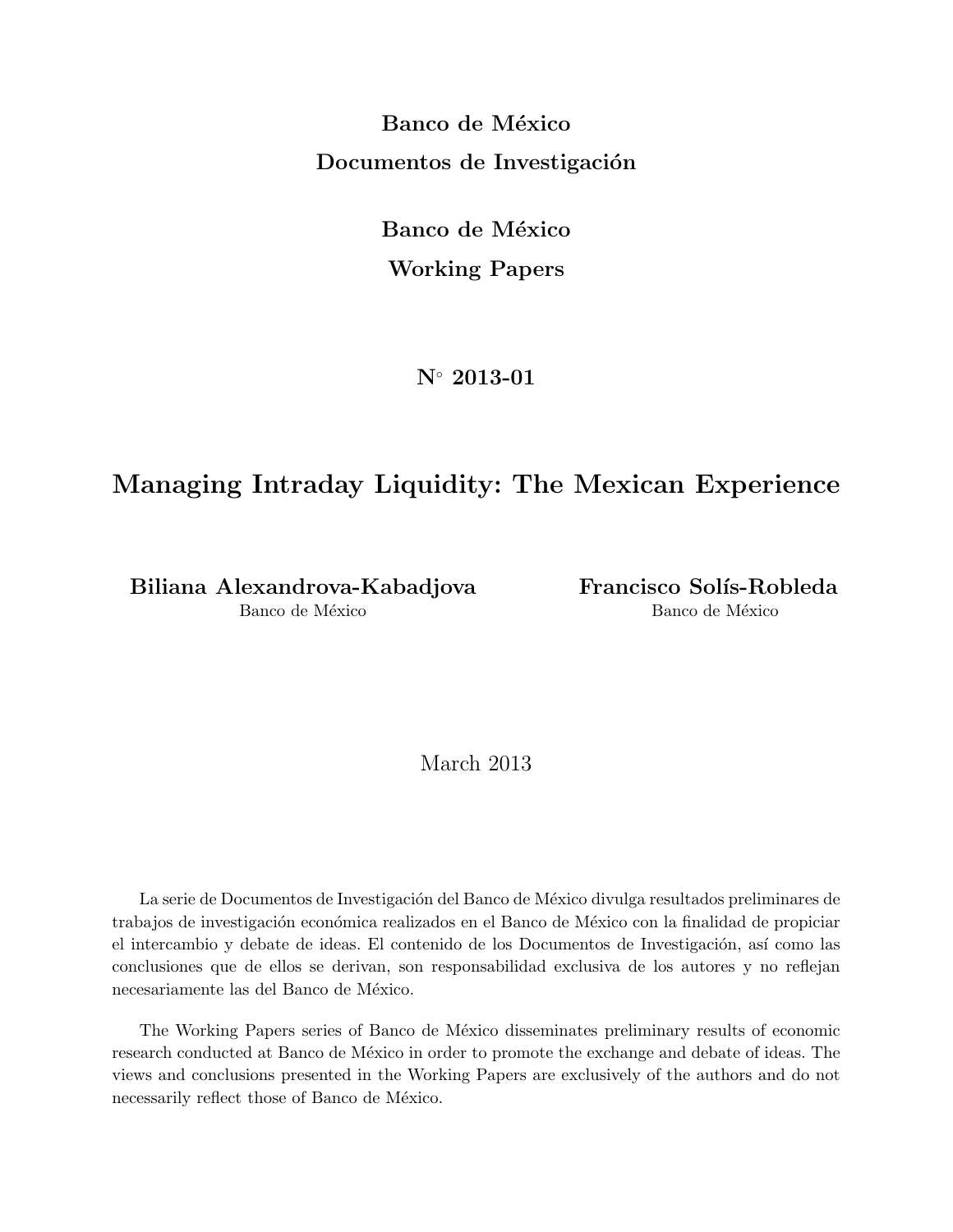**Documento de Investigación Working Paper** 2013-01 2013-01

## **Managing Intraday Liquidity: The Mexican Experience**\*

## Biliana Alexandrova-Kabadjova<sup>†</sup> Francisco Solís-Robleda<sup>‡</sup>

Banco de México Banco de México

**Abstract**: The present study calculates the proportional liquidity usage of the Mexican Real Time Settlement Payment System, SPEI, during a one month period. In particular, our interest is to get insights on how different is the liquidity level at the settlement in real time of low and large value payment transactions. To that end, we create an artificial environment, in which we use historical data from April 7 to May 7, 2010 and reproduce the operational conditions of SPEI. For each of these days, we arrange the transactions in four sets, delimited according to their value: all payments, payment orders with value higher than 100,000 MXN; transactions with value higher than 1,000,000 MXN and payments with value higher than 10,000,000 MXN. We measure the liquidity usage in different settings of settlement speed requirements. We find that among participants settlement strategies are heterogeneous. In particular, according to the size of the payment order, on weekly basis participants follow different patterns for settlement. Even further, payments within the same set are not homogeneously treated by banks.

**Keywords**: Payment systems, intraday liquidity management, simulation.

**JEL Classification**: C63, G20, G28.

**Resumen**: El presente estudio calcula el uso proporcional de la liquidez del Sistema Mexicano de Pagos Liquidados en Tiempo Real, SPEI, durante el período de un mes. En particular, nuestro interés es conocer qué tan diferente es el nivel de liquidez en la liquidación en tiempo real de las transacciones de pagos de bajo y alto valor. Para ello, creamos un ambiente artificial, en el cual utilizamos datos históricos de 7 de abril a 7 de mayo de 2010 y reproducimos las condiciones operativas del SPEI. Para cada uno de estos días, organizamos las transacciones en cuatro sets, de acuerdo con su valor: todos los pagos, órdenes de pago con valor superior a 100,000 MXN; transacciones con valor superior a 1,000,000 MXN y pagos con valor superior a 10,000,000 MXN. Medimos el uso de liquidez en escenarios con diferentes requisitos de velocidad de liquidación. Encontramos que entre los participantes las estrategias de liquidación son heterogéneas. En particular, de acuerdo con el tamaño de la orden de pago, semanalmente los participantes siguen diferentes patrones de liquidación. Aún más, los pagos en el mismo conjunto no son tratados homogéneamente por los bancos. **Palabras Clave**: Sistemas de pago, gestión de liquidez intradía, simulación.

<sup>\*</sup>The authors want to express their gratitude to Ricardo Medina and the participants at the internal seminar organized by DGIE at the Mexican Central Bank for the multiple insights on this payment systems matter. This paper appears in "Simulation in Computational Finance and Economics: Tools and Emerging Applications," edited by Biliana Alexandrova-Kabadjova, Seraf´ın Martinez-Jaramillo, Alma Lilia Garcia-Almanza and Edward Tsang. Copyright 2012, IGI Global, http://www.igi-global.com/book/simulationcomputational-finance-economics/64901. Posted by permission of the Publisher.

<sup>&</sup>lt;sup>†</sup>Dirección General de Estrategia, Riesgos y Sistemas de Pagos. Email: balexandrova@banxico.org.mx. <sup>‡</sup>Dirección General de Estrategia, Riesgos y Sistemas de Pagos. Email: fsolis@banxico.org.mx.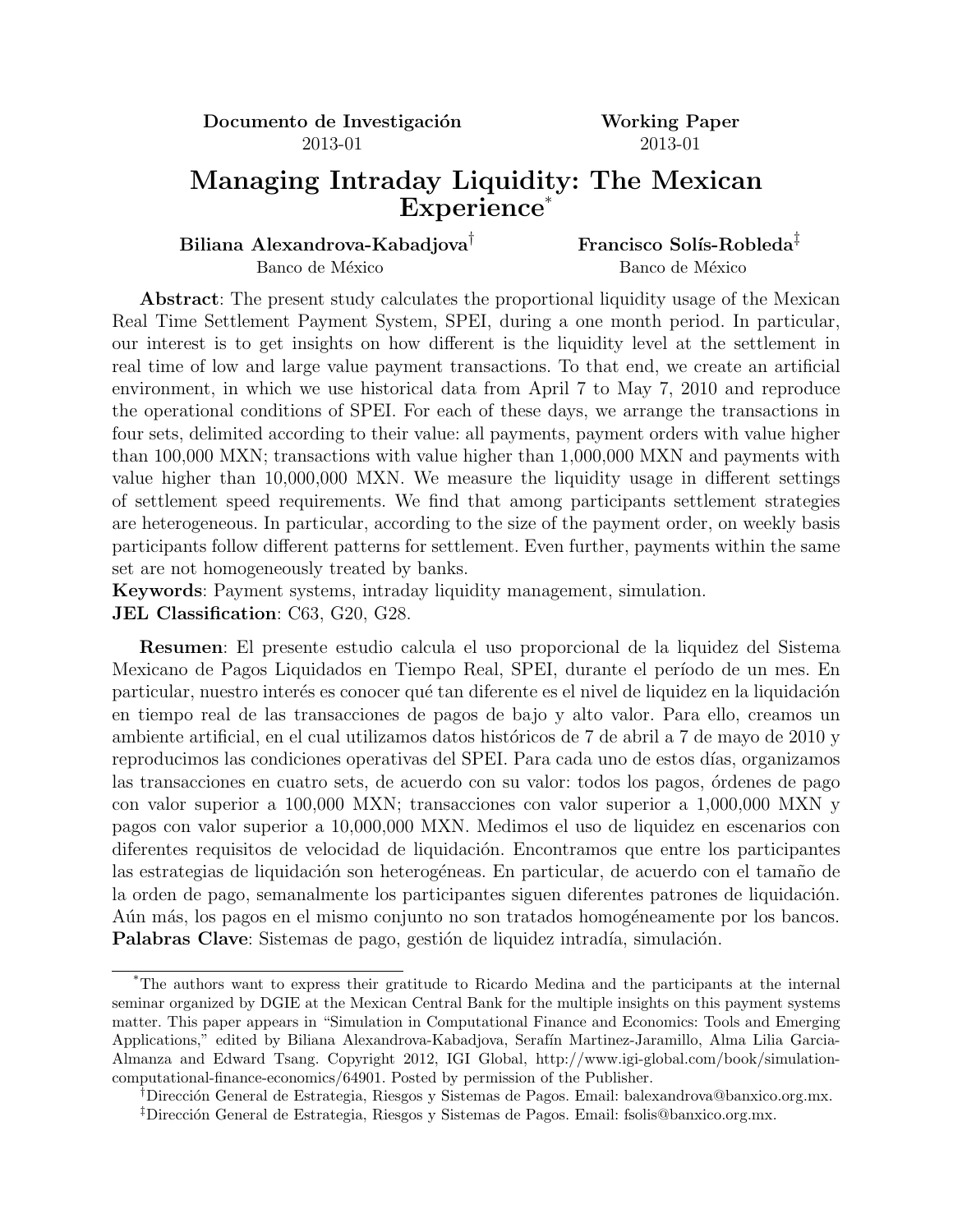#### **1. Introduction**

In the last three decades, payment systems have been subject to an extensive transformation process in modern economies, as the services they provide are becoming part of everyday life. Historically, their key role was to settle large payment obligations between banks. Today, this role is growing into an important intermediary trade platform among individuals, as stated in Kokkola (2010). Like many other service industries, the main driver for creating new payment methods, as well as refining processes and payment settlement methods is technological innovation. In the last decade, we have been witnessing new payment types competing on the consumer service level alongside prominent growth in the volume of electronic retail payments. The possibility of real time telecommunication-based services has changed our everyday life activities and has shaken the payment industry (Bolt & Chakravorti, 2010). Consequently, there is an increasing demand for more processing and settlement of low value payments in real time. For instance, Faster Payments in the United Kingdom is now offering low value payments settlement services in near real time.

Alternatively, as taken into consideration by the Australian Payment Clearing Association (2008), integrating the settlement of high value and low value payments in real time could also be feasible. To achieve this, settlement engines need to ensure that retail payments do not use available liquidity in a way that could delay time sensitive payment orders, which settle important financial market obligations. To this end, payment systems may incorporate a Liquidity Saving Mechanism and establish timely and liquidity efficient operational rules.

The best known example of a Large Value Payment System (LVPS) that settles both high value financial market payments and retail payments in real time is the SIX, Interbank Clearing SIC, the Swiss interbank clearing system. This system settled 394.7 million payments in 2010, many more annual transactions than those settled in Real Time Gross Settlement (RTGS) systems of other developed countries like Germany (43.80 million) and France (8.22 million) (BIS, 2011). Moreover, other countries like the Czech Republic, Serbia, Slovakia, Turkey, Ukraine and Mexico also settle large value payments together with retail payments in real time (Allsopp, Summers & Veale, 2009). In Mexico, most low value payments between banks' clients go straight through a Real Time Settlement Payment System, SPEI, and are settled with large value payments in real time.

The Mexican Central Bank operates SPEI, charging participants less than a 0.05 USD per transaction. SPEI processes, on average, around  $500,000$  interbank operations daily<sup>1</sup>. More than 80% of these transactions have a value lower than 100,000 MXN2, and only around 1.3% of the transactions have a value above 10,000,000 MXN. These characteristics allow us to study the effects of settling a large number of low-value payment transactions on the liquidity used for large value payments in real time.

In this context, in the analysis of how low value payments could affect the speed of settlement for wholesale payments, we need to take in consideration that, in the near future, the volume of electronic retail payments could rise significantly. In 2002, there were in Mexico 884 million non-cash transactions, which include checks, card payments (credit and debit cards) and electronic transactions (direct credit and direct debit), while in 2010 this number rose to

l

 $^1$  These operations do not include transactions received from ancillary systems scheduled for a particular time of the day.

<sup>&</sup>lt;sup>2</sup> As a reference 1MXN = 0.079USD or 1MXN = 0.060EUR according to  $\frac{http://www.xe.com}{http://www.xe.com}$  on 20 of March 2012.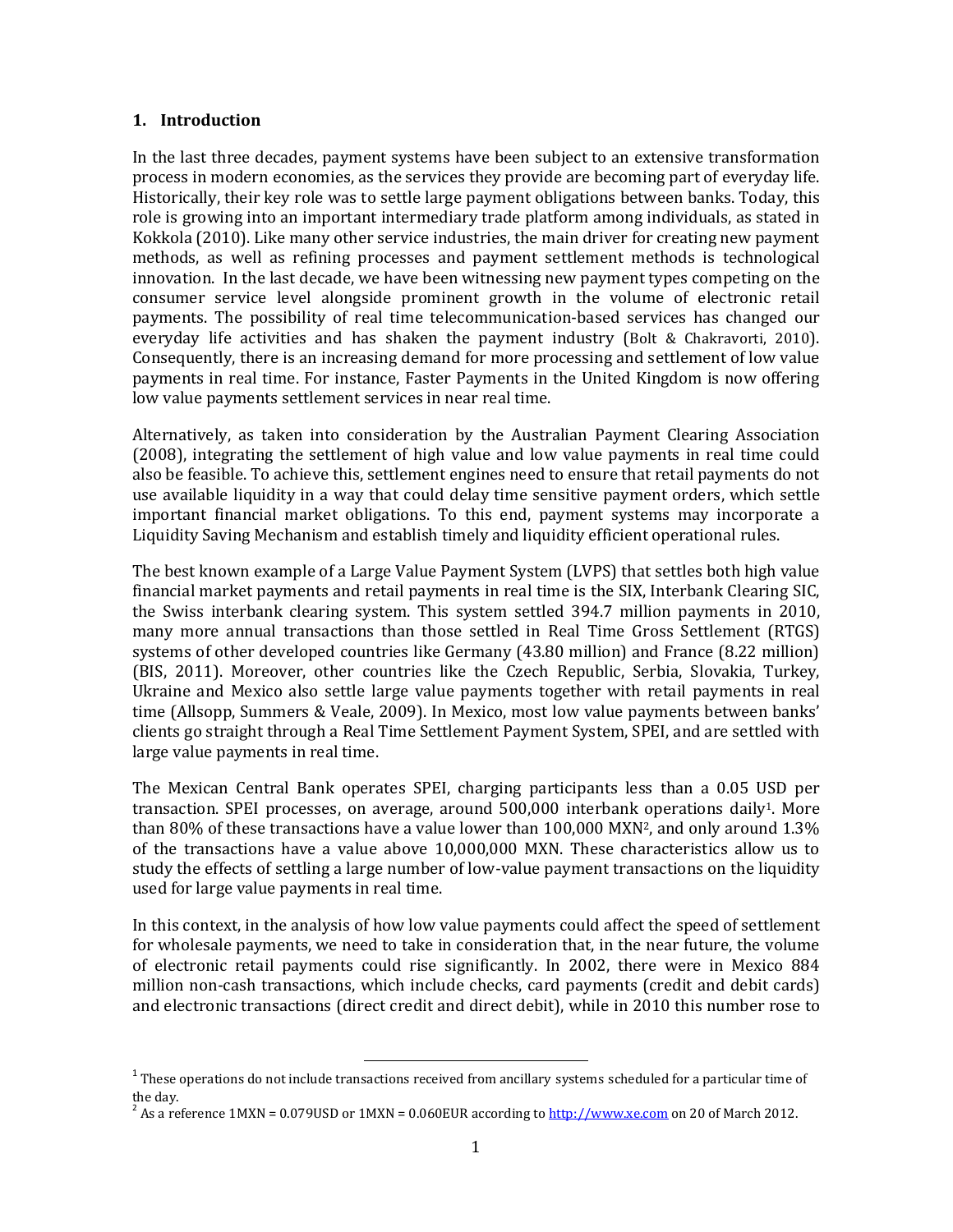2,300 million transactions3, a 160% increase. To be prepared to settle a larger number of low value electronic transactions in real time, RTGS operators require a deeper understanding to maintain or, better yet, improve settlement efficiency in terms of liquidity needs.

In order to get further insights on the way participants manage their intraday liquidity under normal operational conditions, in the present study we analyze payment instructions sent during a period of one month. We calculate the average liquidity usage per day and per participant. We use transactions from April 7 to May 7, 2010 sent to SPEI from 9:00 to 17:00. The data for each payment transaction includes the identification numbers of the payer and the payee, the amount of the transaction, the time of reception and the time of settlement. For each day, we arrange the transactions in four sets, delimited according to their value. The idea is to evaluate the impact on liquidity usage of the low value payments by removing them from the whole set of transactions. Given that there is no convention regarding the specific size of payments considered as low value, the structures of the transaction sets are determined as follows: all payments, payments with value higher than  $100<sup>4</sup>$ ; transactions with value higher than 1,000 and payments with value higher than 10,000.

The study consists of simulating two different scenarios, performed in an artificially created environment that reproduces the current operational conditions of SPEI5. The objective is to measure how the settlement of low value payments modifies the pressure on liquidity (either positively or negatively). To that end, we calculate the amount that each participant needs to have available in its account in order to cover its payment obligations. Using the settlement algorithms of SPEI, the calculation is made first in one scenario, let it be named (a), in which payments are settled immediately at the time of reception and then in a second scenario (b), in which we repeat the exercise, but this time the payments are settled according to their original time of settlement. Based on the obtained amount of liquidity we establish a measure of a proportional liquidity usage<sup>6</sup> and we calculate it for the four sets previously defined. In addition, with these measures we obtain the difference in liquidity usage in the settlement of payments lower than 100 MXN, between 100 and 1,000 MXN and between 1,000 and 10,000 MXN. This exercise allows us to gain further insights on how intraday liquidity management strategies are related to the size of the payments.

The rest of the paper is organized as follows. In the next section we briefly present an overview of the literature. In section 3 we present the notation used. In section 4 we analyze the intraday liquidity management from the perspective of the participants and in section 5 we present our findings regarding the liquidity usage of the system as a whole. Finally we make comparisons between the two case studies and draw some conclusions in section 6.

#### **2. Literature review**

In this section we make a brief overview of the literature, in order to put our paper in the context of similar studies previously made at other central banks.

One of the most important reasons to use real-time gross settlement (RTGS) systems is the elimination of settlement and credit risk that could arise between participants in deferred net settlement (DNS) systems (Armantier, Arnold & McAndrews, 2008). Nevertheless, in

 $\overline{a}$ 

<sup>3</sup> Statistics reported by Banco de México.

<sup>&</sup>lt;sup>4</sup> From now on all references to payment values are expressed in thousands of MXN, unless other units are stated.

<sup>&</sup>lt;sup>5</sup> Both scenarios.

 $6$  For detailed notation and explanation of this measure, please see section 3.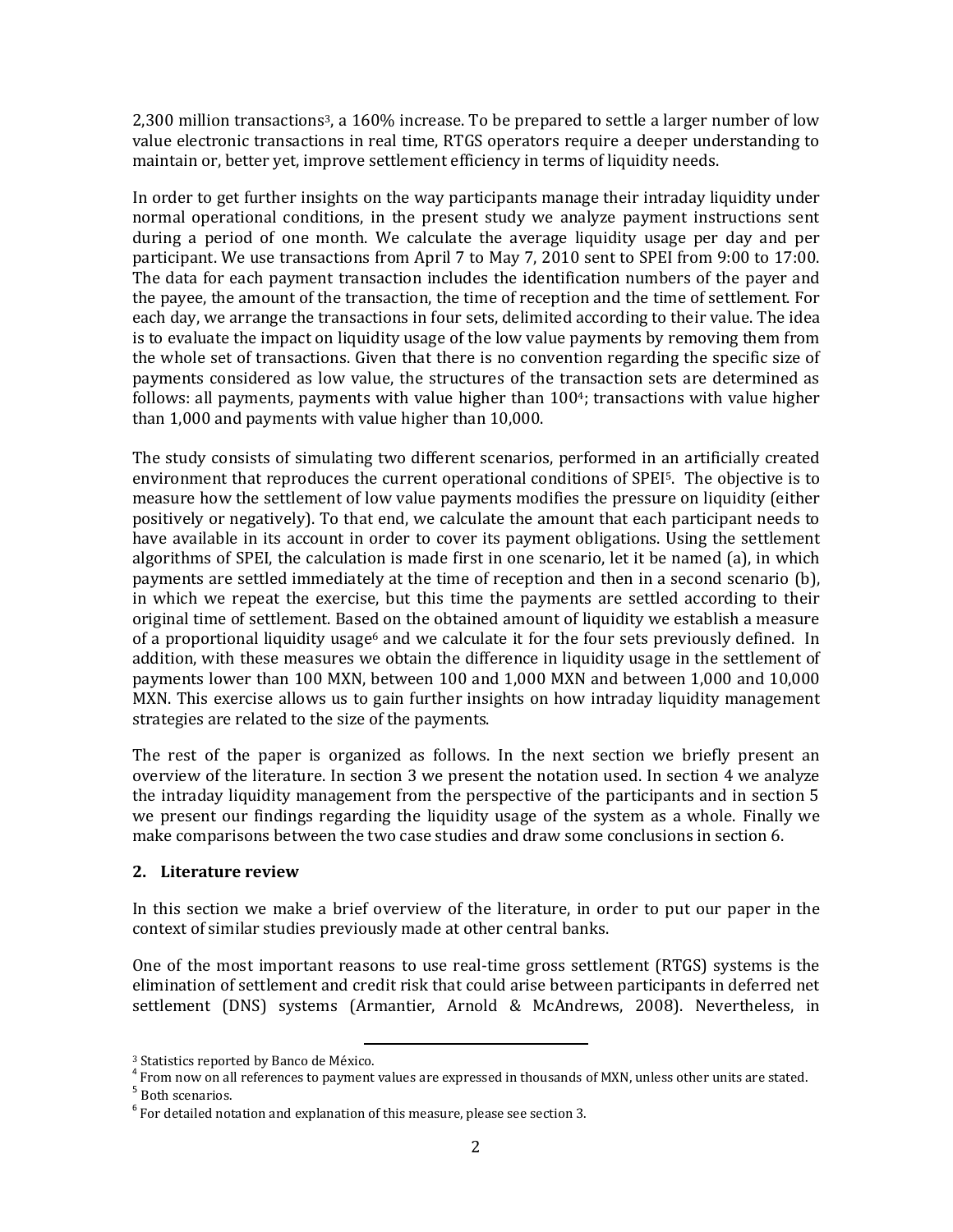comparison with DNS payment systems, RTGS require more intraday liquidity to fulfill payment obligations (Johnson, McAndrews & Soramaki, 2004). This liquidity can be obtained from intraday overdrafts on the participants' current accounts at the central bank<sup>7</sup>, or from incoming payments from other participants, which allows banks to recycle liquidity. In other words, participants reduce liquidity cost by reusing incoming payments and if the settlement engine includes Liquidity Saving Mechanism (LSM), they can also offset outgoing payment instructions (Norman, 2010). The amount of liquidity used in the form of costly overdrafts consequently is primary determined by the time urgent payments are sent.

McAndrews and Potter (2002) are among the first to study the rules participants in payment systems apply under conditions of stress. The authors look at the empirical data presented on September 11, 2011 and find the rules financial institutions in the USA followed to cover urgent payments. Liquidity flow in the system was considerably reduced during that day. Nevertheless it is commonly acknowledged that authorities need to understand the participants' behavior regarding intraday liquidity usage not only when the system is under unusual circumstances, but also under normal operational conditions. To that end, in order to go further in our understanding of the complex game participants in the payment systems face, Bech and Garratt (2003) model the banks' behavior through a game theoretical framework. They find that one of the motivations behind financial institutions´ strategies is the liquidity provision policy of the central bank as well as the incentives of the participants to delay payment orders. This study was extended by Bech (2008), who found that participants in payment systems, in which the liquidity arrangement is by collateral credit, delay payment obligations, even though sending transactions earlier in the day would imply less of their own fund liquidity usage. Further, Denbee and Norman (2010) analyze the impact of payment splitting on the level of liquidity required throughout the day. This study is similar to ours, as the authors analyze different sizes of payment orders in order to evaluate how those sizes impact the liquidity requirements. In the study presented here we do not split payments, but we attempt to evaluate to what extent low value payments reduce or increase the level of participants' funds used during the day.

Nevertheless, the usage of liquidity not only depends on the careful management of available funds, but also is a consequence of the rules the settlement engine applies. Under this line of research, the study of Leinonen and Soramaki (2005) is among the first to use simulation techniques in order to analyze the impact of offsetting algorithms in RTGS systems. Previously McAndrews and Trundle (2001) reviewed various payment system designs in order to find a solution, a hybrid system, in which the cost of liquidity is reduced together with the risk of settlement. In the same research area, Galbiati and Soramaki (2011) presented an agentbased model to study under a game theoretical framework the motivation of participants to submit payments either through RTGS or LSM queues.

This growing literature is a signal that the interest of authorities in how participants manage their intraday liquidity is increasing. For instance, McAndrews and Rajan (2001) and later Becher, Galbiati and Tudela (2008) study the process of liquidity recycling in Fedwire and CHAPS funds transfers respectively. They find that there is a high level of reuse of incoming payments in both systems. Furthermore, Norman (2010) makes an analysis of the factors that help banks to economize liquidity usage. Moreover Ball, Denbee, Manning and Wetherilt (2011) analyze the factors involved in the management of the intraday liquidity risk and its relevance from the perspective of the system as a whole, whereas Manning, Nier and Schanz

 $\overline{\phantom{a}}$ 

<sup>&</sup>lt;sup>7</sup> Those overdrafts in most jurisdictions are obtained by pledging or transferring intraday collateral or alternatively maintaining high quality liquid assets (referred as government debt) for repos.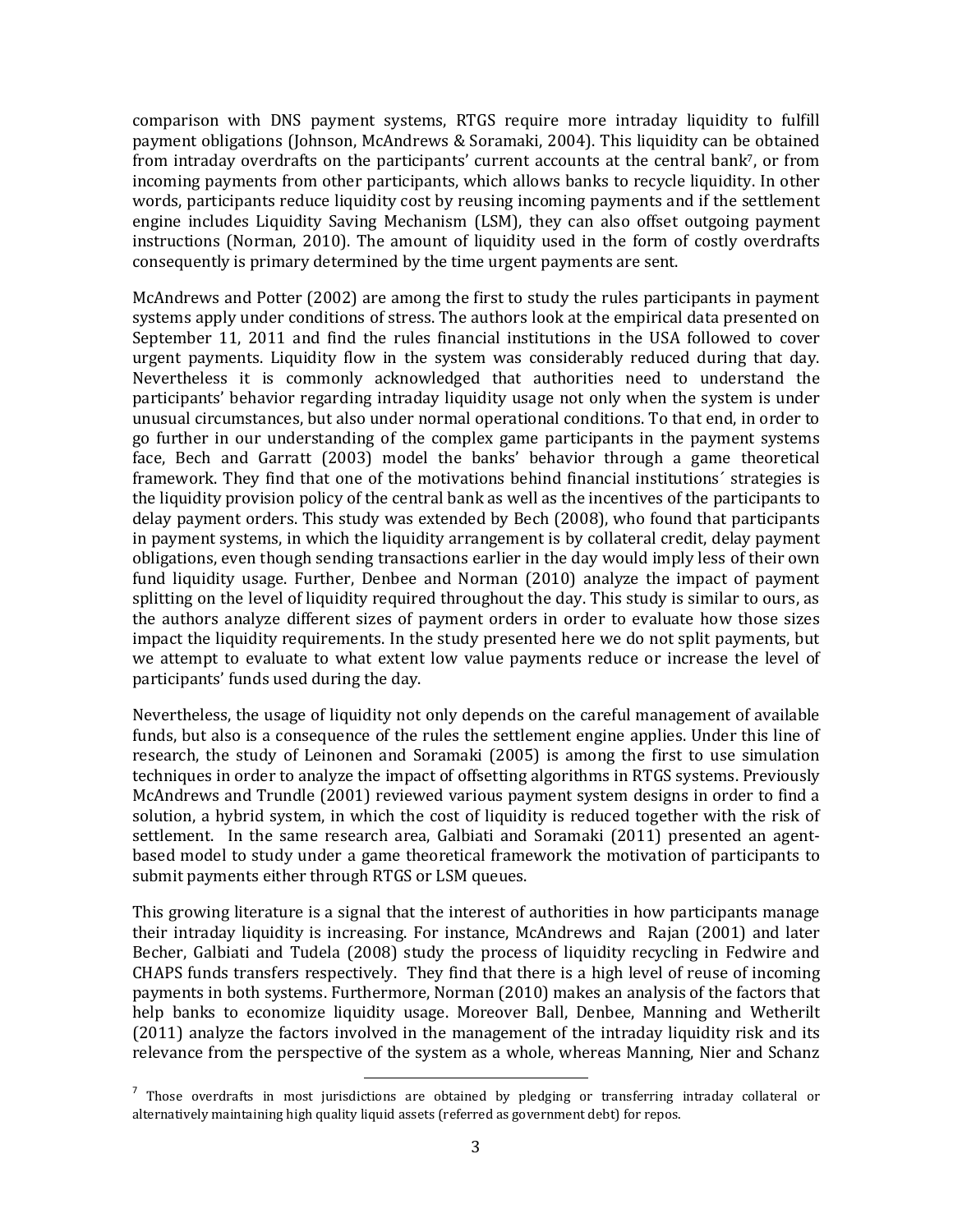(2009) present a thorough study of the economics involved in large-value and settlement systems.

In the present study, continuing with this line of research, our aim is to elaborate on the participants' motivations in the submission of different sizes of payment orders throughout the day and evaluate the level of the recycling and the offsetting of payments in the Mexican Large Value Payment System, SPEI.

### **3. Motivation of the study and notation**

In this section we describe the variables used to measure daily liquidity usage. In order to do that, we start the exposition with brief descriptions of the operational conditions of SPEI.

This system receives payment instructions continuously during the day, which are placed in a queue. It starts operations at 19:00 and closes next day at 17:35. During operation time, a settlement process (SP) is executed at the latest 20 seconds after receiving a new payment. Payment instructions, which are not settled in a certain SP are kept in the queue and are considered for settlement in the subsequent processes. After execution of the latest SP before the operation is closed, payments in the queue are cancelled.

All commercial banks in the Mexican financial sector have direct access to SPEI and throughout the day they send payment orders received form customers and the banks' own proprietary transactions. The intraday liquidity management consists of scheduling the settlement of those payments carefully in order to use the different sources of liquidity efficiently as presented in Bech (2008). For that reason it can be that not all payment orders are sent directly to SPEI, but instead are left for some period of time in the participants' own queues. Nevertheless, the transactional data we use does not reveal the periods of time payment transactions have been in the banks' queues. We can only observe from the historical data that there are occasionally some differences between the times payments have been received and the times payments have been settled. There can be two reasons why a transaction is not settled in the next SP after reception. First funds might not be available in the sender's account to cover the payment, or second, the amount received from incoming payments is not enough to offset the payment request.

In the present study our aim is to evaluate to what extent the delay observed in the SPEI's queue reduces the liquidity usage of commercial banks. In order to do that, we measure participants' liquidity requirements in two scenarios. First, we simulate the case in which all transactions are settled at the moment of reception; then we repeat the simulation for a second time, but in this occasion all transactions are settled according to their original settlement time. Based on the obtained amount of liquidity, we compare these two cases under the perspective of different payment sizes. More specifically, according to their value we arrange the transactions in four sets: all payments, payment orders with value higher than 100 MXN; a subset of transactions with value higher than 1,000 MXN and a subset of payment requests with value higher than 10,000 MXN. In addition we obtain the difference in liquidity usage in order to settle payments lower than 100 MXN, between 100 and 1,000 MXN and between 1,000 and 10,000 MXN.

In LVPS, the term intraday liquidity is used to define the funds that the participants have to cover their payment obligations during one day. Those funds come primarily from two sources: the participants' resources from previous balances or electronic transactions from other payment systems, or alternatively from payments received during the day from the rest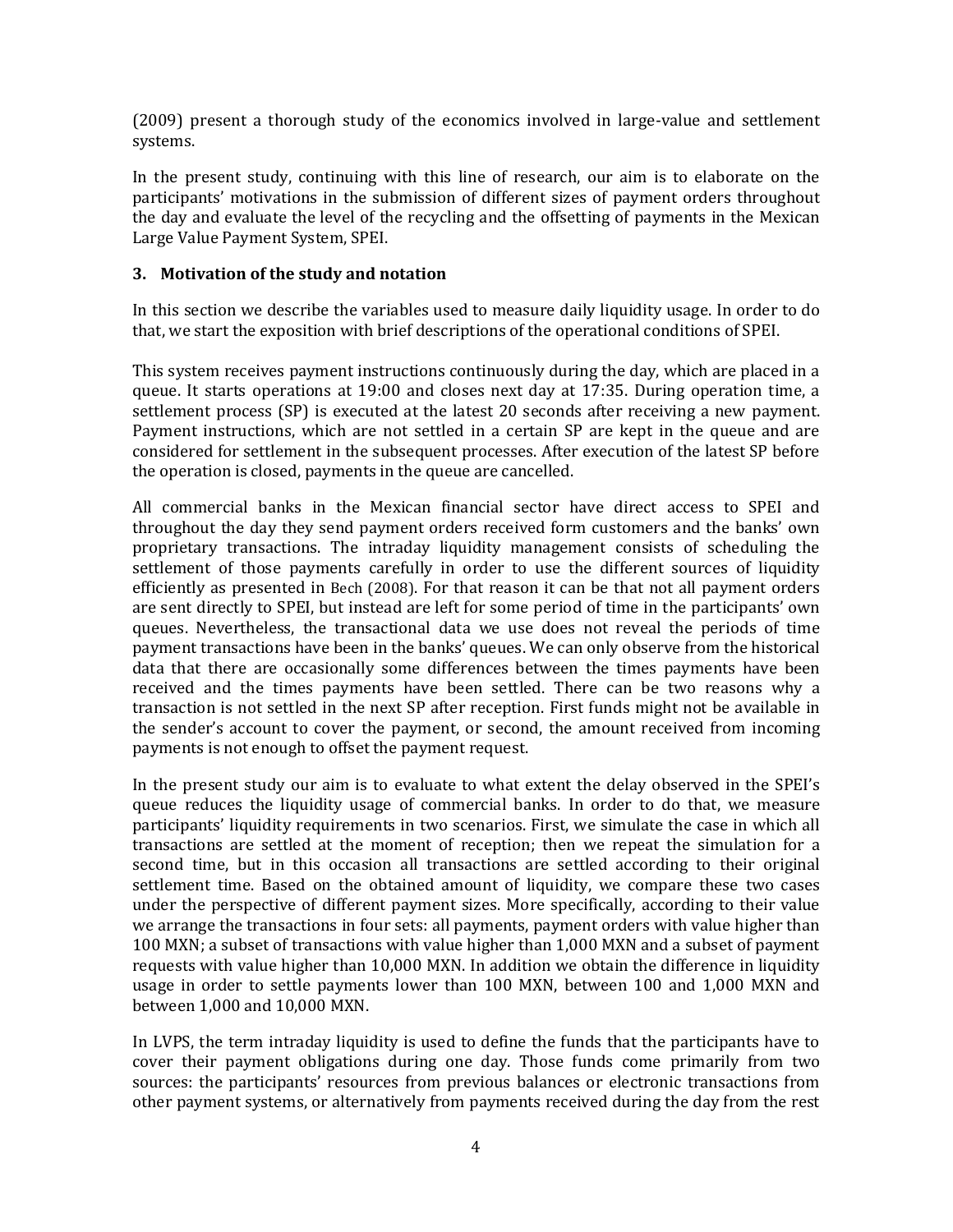of the participants. For our study, we measure the liquidity usage in terms of participants' resources. To that end, we have developed notation for the measures used for the present study. First,  $P$  is the set of payments received and processed by SPEI in one day and  $I$  is the set of participants in SPEI such that  $p_{i,j}$  is a payment in P from participant  $i \in I$  to participant  $j \in I$ ;  $\varphi_{p_{i,j}}$  is the amount in MXN of  $p_{i,j}$ . For each  $i \in I$  the intraday payment orders sent are presented as:

$$
p_i^{snt} = \sum_{j \in I} \varphi_{p_{i,j}} \tag{1}
$$

whereas the received payments are denoted as:

$$
p_i^{rcv} = \sum_{j \in I} \varphi_{p_{j,i}} \tag{2}
$$

Let  $l_i^{max}$  denote the required calculated level in order to have all transaction settled at the time of their reception. In addition,  $\bm{l}^{real}_{i}$  is the required level of liquidity in order to have all payments settled according to their original time of reception, which in other words means that  $\ell_i^{real}$  is the actual usage of liquidity calculated ex post using our simulated environment. Thus, we define the maximum proportional liquidity usage per participant  $r \ell_i^{max}$  and the real proportional liquidity usage per participant  $\mathcal{H}^{real}_{i}$  in the following way:

$$
r l_i^{max} = \frac{l_i^{max}}{p_i^{sat}}
$$
 (3)

$$
r \mathcal{L}_i^{real} = \frac{\mathcal{L}_i^{real}}{p_i^{snt}} \tag{4}
$$

Furthermore, we denote  $P_{snt}$  as the sum of  $p_i^{snt}$  for each  $i \in I$  and  $\mathcal{L}_{max}$  and  $\mathcal{L}_{real}$  are the variables representing the macro level of liquidity usage (consumption) and are obtained by the sum of  $\ell_i^{max}$  and  $\ell_i^{real}$  for each  $i \in I$  respectively. Finally we define proportional liquidity usage at the macro level as:

$$
r\mathcal{L}_{max} = \frac{\mathcal{L}_{max}}{\mathcal{P}_{snt}}\tag{5}
$$

$$
r\mathcal{L}_{real} = \frac{\mathcal{L}_{real}}{\mathcal{P}_{sat}}\tag{6}
$$

#### **4. Intraday liquidity management from the perspective of the participants**

In this section we look at the empirical evidence in order to study the motivations for the participants' behavior in the management of intraday liquidity. In particular we analyze the effect on liquidity usage of the difference in the time of receiving and the time of settling payments. In Alexandrova-Kabadjova and Solís-Robleda (2012), the authors analyze the patterns observed in the structure of the delayed payments. They observed that proportionally the number of delayed payments is small as well as that the time those orders are delayed is in general below 20 minutes. Nevertheless, they found that in relative terms the majority of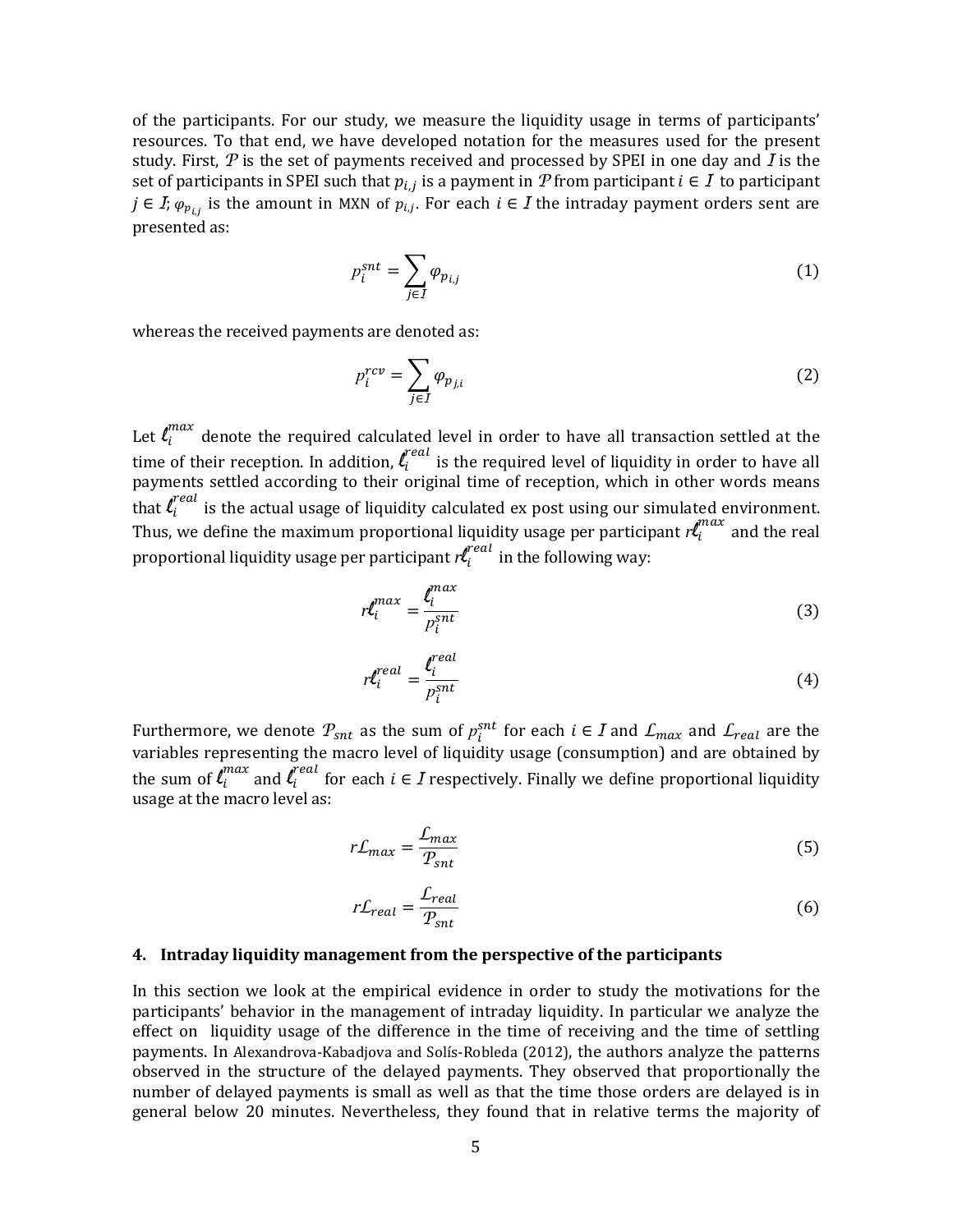payments delayed are with value higher than 10,000 MXN and those are also the transactions with the longest time spent in the queue. In order to continue with the line of research focused on understanding the banks' intraday liquidity management, in the present paper we evaluate to what degree the liquidity usage would be affected if all payments were settled at the moment of their reception. In order to do that, we calculate liquidity usage in a simulated environment based on two scenarios, first at the time the payments are received, and then at the time of their original settlement. We present the results according to the value of the transaction in terms of average liquidity usage per participant and average liquidity usage per day. The payment orders are divided in four sets in the following way: all payments, transactions higher than 100 MXN, payment requests higher than 1,000 MXN and finally payment orders higher than 10,000 MXN.

In table 1 we list the number of transactions per day and per set, whereas in figure 1 the average liquidity usage per participant is presented. In this figure we use different colors to represent different banks. The same color is used for the same institution throughout the rest of the paper in the figures related to average per participant. In Figure 1(a) we present the average proportional liquidity usage per bank  $r \ell_i^{max}$ , calculated if all payments were settled at the moment of reception; in Figure 1(b) the proportional average  $r^{real}_{i}$  is again calculated, but in this figure the settlement time is the original time. Finally in Figure 1(c) we present the difference between those two cases, i.e.  $\left( r \mathcal{L}_i^{max} - r \mathcal{L}_i^{real} \right)$ . The intention behind the way we present the data is to observe patterns in the differences of liquidity usage per bank.

|            | All             | <b>Payments</b> | <b>Payments</b> | <b>Payments</b> |
|------------|-----------------|-----------------|-----------------|-----------------|
| Day        | <b>Payments</b> | $>= 100$        | $>= 1000$       | $>= 10000$      |
| 07.04.2010 | 195,637         | 31,280          | 7,116           | 2,136           |
| 08.04.2010 | 195,578         | 33,211          | 7,563           | 2,318           |
| 09.04.2010 | 277,326         | 41,367          | 8,559           | 2,608           |
| 12.04.2010 | 202,695         | 33,616          | 8,556           | 2,758           |
| 13.04.2010 | 179,899         | 31,728          | 8,140           | 2,577           |
| 14.04.2010 | 229,436         | 36,093          | 8,219           | 2,322           |
| 15.04.2010 | 279,731         | 38,203          | 8,481           | 2,526           |
| 16.04.2010 | 305,347         | 43,045          | 8,876           | 2,621           |
| 19.04.2010 | 205,322         | 36,703          | 9,363           | 2,981           |
| 20.04.2010 | 181,098         | 30,611          | 7,804           | 2,999           |
| 21.04.2010 | 174,978         | 30,525          | 7,464           | 2,633           |
| 22.04.2010 | 193,068         | 35,190          | 9,041           | 3,215           |
| 23.04.2010 | 274,774         | 42,249          | 8,861           | 2,792           |
| 26.04.2010 | 198,330         | 34,711          | 8,760           | 3,061           |
| 27.04.2010 | 182,009         | 32,532          | 8,020           | 2,645           |
| 28.04.2010 | 196,682         | 35,879          | 8,562           | 2,692           |
| 29.04.2010 | 269,387         | 44,756          | 10,374          | 3,572           |
| 30.04.2010 | 416,860         | 59,374          | 12,853          | 4,023           |
| 03.05.2010 | 195,294         | 31,954          | 8,601           | 2,807           |
| 04.05.2010 | 184,136         | 30,388          | 7,952           | 2,823           |
| 05.05.2010 | 217,316         | 39,758          | 9,845           | 2,836           |
| 06.05.2010 | 208,648         | 34,747          | 8,706           | 3,047           |
| 07.05.2010 | 290,832         | 43,507          | 10,082          | 3,665           |

Table 1. Number of transactions per set

There are three issues regarding the proportional liquidity usage per participant, which we would like to examine. First, in subsection 4.1 we analyze the heterogeneity of participants'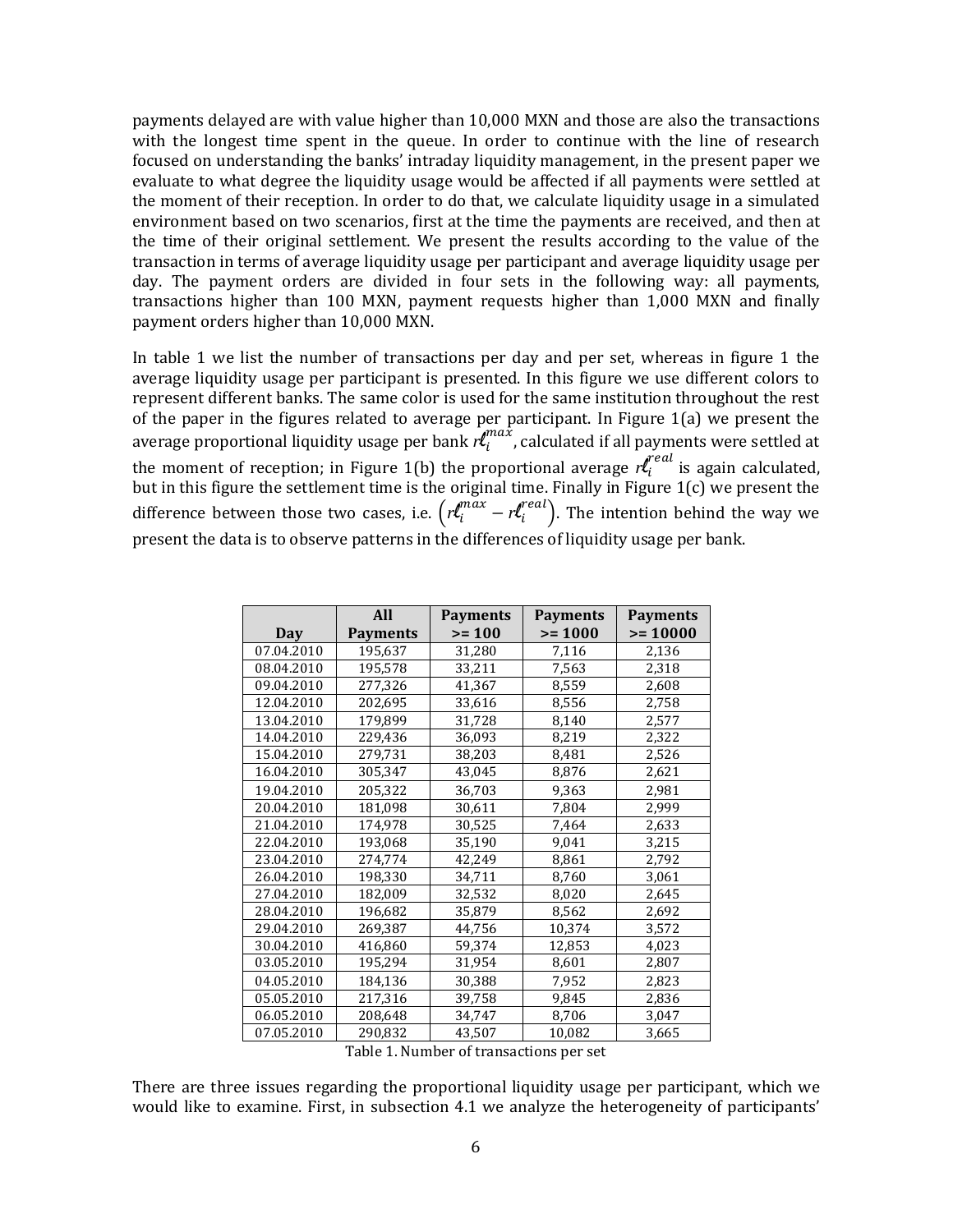intraday liquidity management. To that end, we focus on the different patterns among participants observed in Figure 1 and we complement the analysis with four histograms presented in Figure 2, in which each subfigure represents one of the four sets of transactions studied. Next, in subsection 4.2 we make observations regarding the patterns presented in the four sets of transactions, which are shown in Figures  $1(a)$  and  $1(b)$ , and the analysis is strengthend with the data presented in Figure 3. Finally, in subsection 4.3 we refer to the differences presented in Figure  $1(c)$ , which allow us to measure per participant the difference in liquidity usage between settling payments at the moment of reception and at their original time of settlement.



Figure 1. The average proportional liquidity usage per participant

#### **4.1. Heterogeneity in the participants' liquidity management strategies**

In this subsection we make general observations regarding the intraday liquidity management strategies of the participants. We notice in figures 1 and 2 that financial institutions are highly heterogeneous in the way they use incoming payments to fund their payment obligations. This observation is true for  $r \ell_i^{max}$  and for  $r \ell_i^{real}$ , regardless of the set of payments we are referring to. Furthermore, in the case of the original time of settlement of all payments presented in subfigure  $2(a)$ , we observe that there are ten participants that reuse incoming payments to cover daily obligations averaging 60% or more of the total value of transactions. This number is the sum of the participants represented by the deciles lower than or equal to a ratio of 0.4 of the average liquidity usage in subfigure  $2(a)$ . On the other hand, in the same histogram we notice that there are 11 banks that cover with their own funds obligations averaging 80% or more of the total value of transactions paid per day. This observation shows that the management of intraday liquidity varies across participants significantly.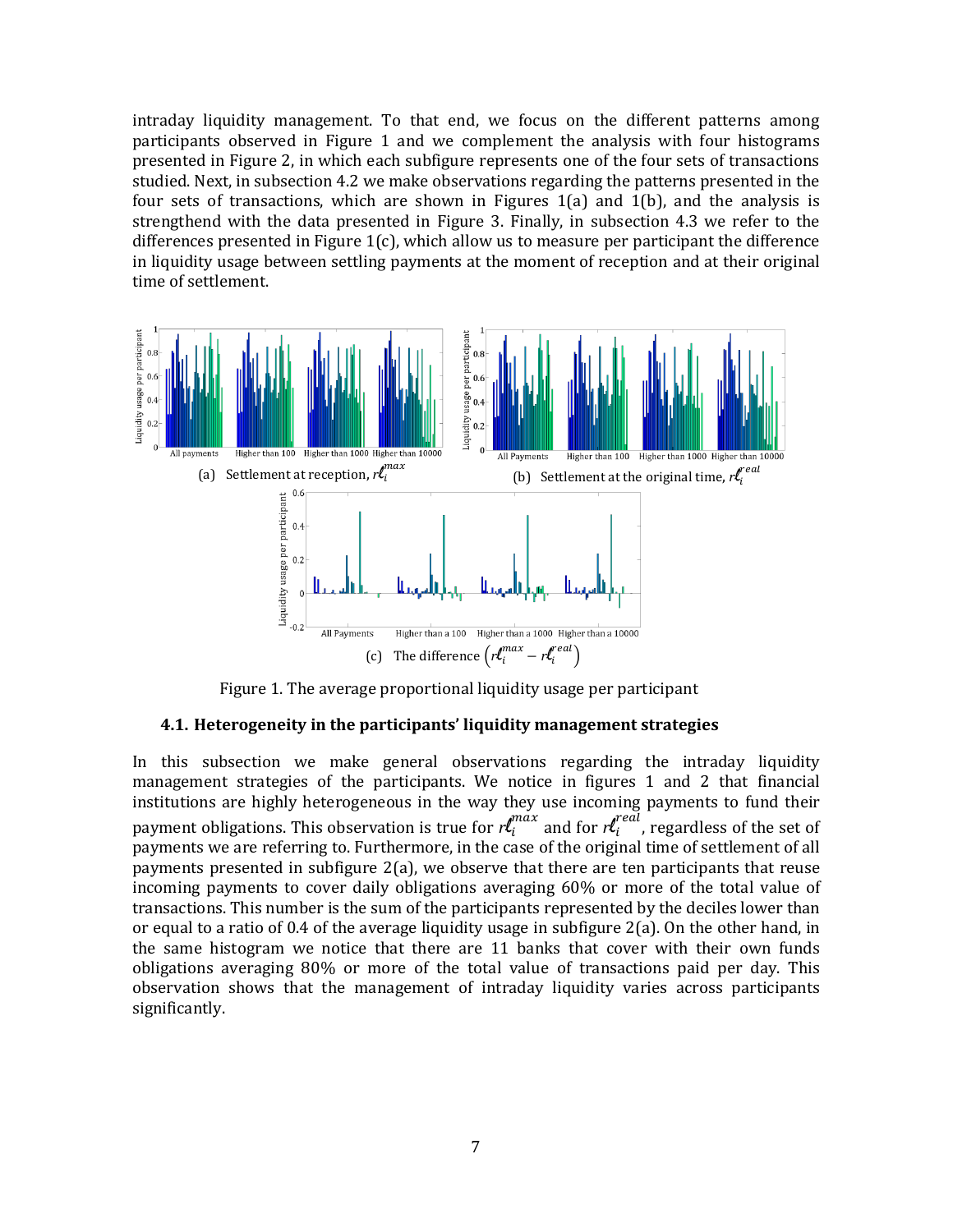

Figure 2. The histogram of the average proportional liquidity usage per participant

### **4.2. Managing different sets of transactions delimited by value**

In this subsection, in order to analyze the differences in liquidity management among participants from the perspective of the different sets of transactions, let us first focus on the pattern presented in Figure 1(b). We can see in this figure that the usage of a participant's own funds is driven by the payments with value higher than 10,000 MXN. For that reason, we focus on two figures – first the histogram presented in 2(d) and then Figure 3, in which we have included the average additional usage of funds provided by participants for the following subsets: transactions with value lower than 100, payment orders with value between 100 and 1,000 and transactions with value between 1,000 and 10,000 MXN. In subfigure 3(a) we present the case of settlement at reception and in subfigure 3(b) the case of settlement at the original time. In this section we make our remarks analyzing Figures 1(b), 2(d) and Figure 3(b), whereas in the next subsection we focus on the patterns observed in Figure 3(a) among other data.

First in Figure 2(d), we observe that there are 4 banks that pay less than 10% to cover the transactions with value higher than 10,000 MXN. In addition, we note that there are 24 banks that cover with their own funds less than 50% of their obligations, whereas 16 banks need to cover more than 50% of their obligations with their own funds. There are seven banks that need to provide funds for more than 80% of their payments.

Next, we observe in Figure 1(b) and Figure 3(b) that for the majority of banks the usage of their own funds is not affected significantly from the settlement of transactions with values lower than 100 MXN. Nevertheless, according to the data reported in Figure 3(b) there is one institution that on average provides more than 20% of the proportional liquidity usage to cover its payment obligation for transactions with value lower than 100 MXN and another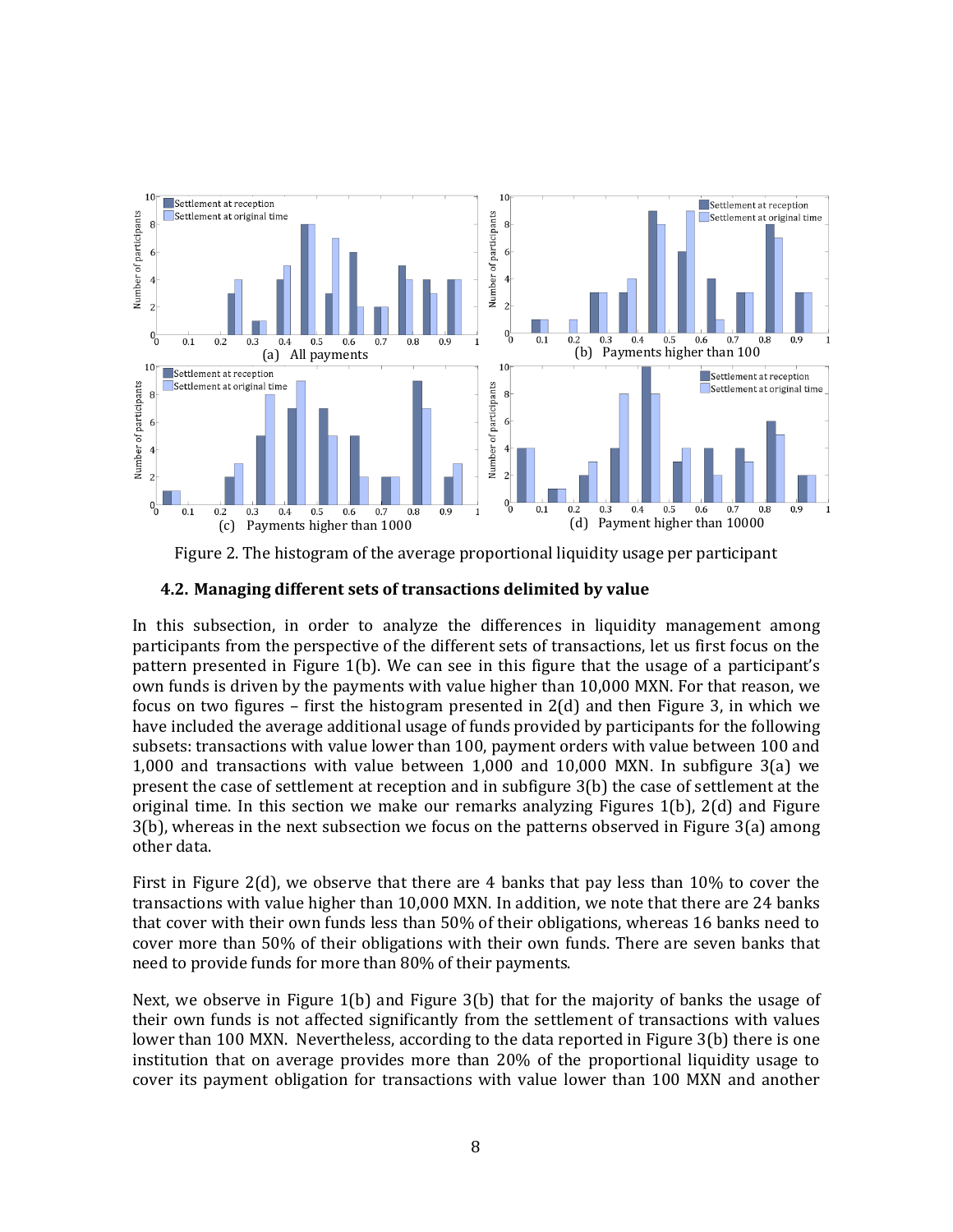three banks that pay obligations with value lower than 100 using more than 5% of their daily available funds.

In addition we note that there are 11 institutions that have small negative additional liquidity usage; i.e., they use payments with values lower than 100 to fund obligations with higher values. Further, regarding the transactions with values between 100 and 1,000 MXN, we observe in Figure 3(b) that there are 9 institutions that provide their own funds for more than 5% of the average liquidity usage to cover those transactions, from which three banks give near 20% of the funds and one participant provide more than 40% to cover its obligation with value between 100 and 1,000 MXN. For this subset of transactions, we also note that there are seven banks that on average present negative additional liquidity usage.

The third bar in Figure 3(b) presents the payment orders with value between 1,000 and 10,000. Regarding the management of intraday liquidity for this subset of transactions, we observe that there are 10 participants, using their own funding to pay on average at least 10% or more of their payment obligations. Among those banks, two banks reuse incoming payments for less than 50% of the transactions and three institutions provide their own funding for about 30–40% of the transactions. Those proportions are significantly higher than the proportions observed for the subset of transactions with value between 100 and 1,000 MXN. Furthermore, there are ten participants with negative additional liquidity usage for this subset of payments.



Figure 3. Average additional liquidity usage per participant

Finally, we note in subfigure 3(b) that some institutions present negative additional liquidity usage, whereas other banks provide at least 5% or more of their own funds to cover payment obligations regardless of the subsets of transactions presented. Therefore, we can say that liquidity management among participants from the perspective of the three subsets of transactions delimited by value, also significantly varies across participants, in particular for the subset of transactions with value between 1,000 and 10,000 MXN, in which the higher proportion of additional usage of participants' own funds is observed.

#### **4.3. Settlement at reception vs. original time**

In this subsection we analyze the different levels of liquidity usage obtained in two cases. First is the case in which all transactions are settled at the moment of reception. Second is the case in which all transactions are settled at their original time. These cases are calculated in an artificially created environment, using simulation techniques.

Let us first focus in the first bar of Figure  $1(c)$ , which presented the difference between  $\left( r t_i^{max} - r t_i^{real} \right)$  for the set of all payments. This data reveals that on average all participants except one are able to reduce the proportion of their own funds used to cover their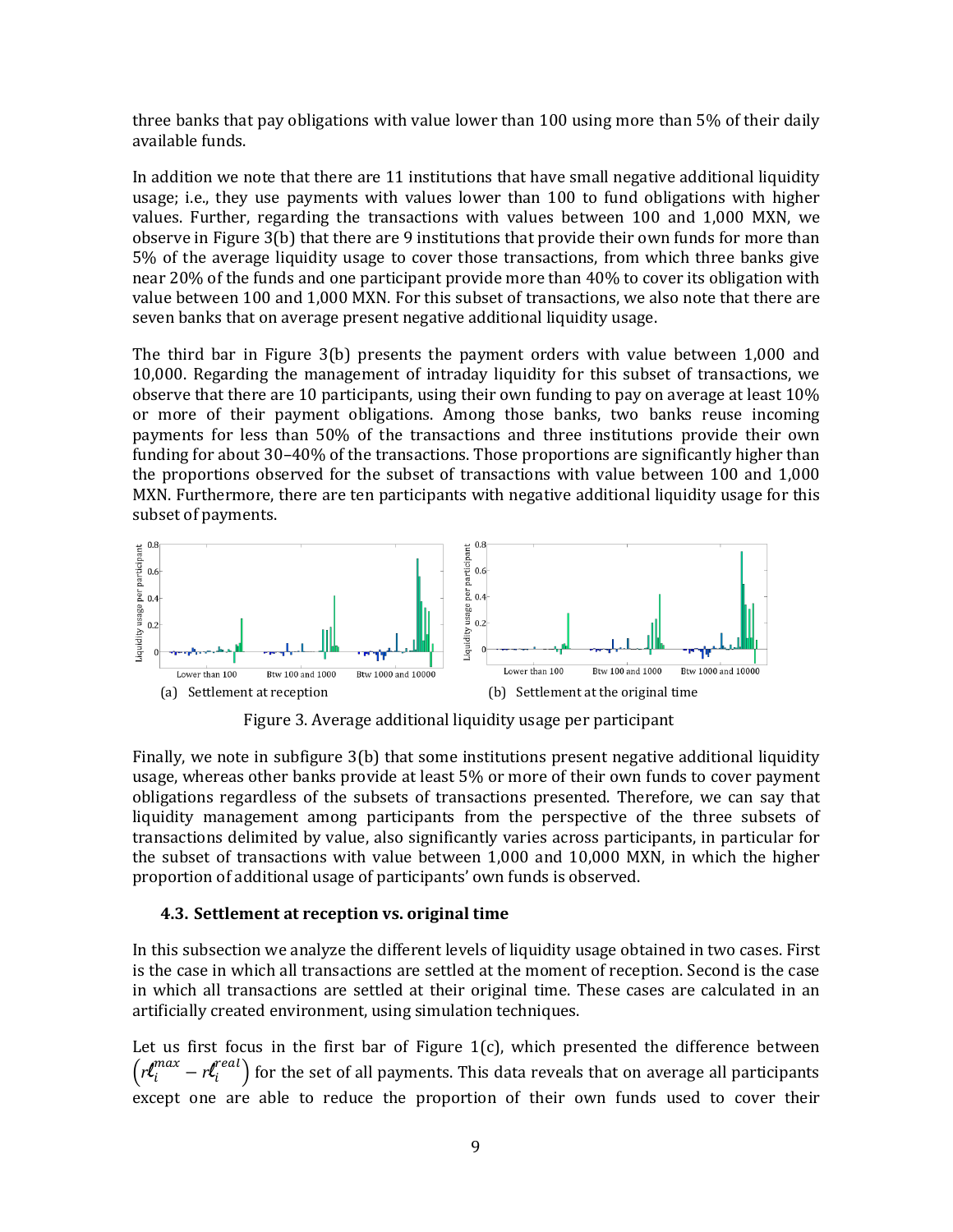obligations in SPEI. Furthermore, eight banks reduce the proportional usage of funds by at least 5% and the highest among them on average has reached an almost 50% reduction. Furthermore, looking at the bar of the set of transactions with value higher than 10,000 MXN, we also observe that the reduction is driven primary by this set of transactions.

Next, from the histograms presented in figure 2, we obtain even more detailed insights on how much the original time of settlement allows banks to save liquidity. More specifically, we observe that in the four sets of transactions studied the change in the time of settlement has reduced the number of participants that provide less than or equal to 50% of funds to cover their payment obligations and has increased the number of banks that need to cover more than 50% of the value of their payments with their own funds.

These observations allow us to conclude that the settlement at the time of reception and the settlement at the original time impact the intraday liquidity usage of the participants, so that we believe that the careful selection of the time in which payments are sent to the system and afterwards settled forms part of the participants' strategic behavior related to the management of intraday liquidity.

## **5. Intraday liquidity management from the perspective of the system as a whole**

In this section we present our analysis of the results obtained by the simulation exercise, but this time we present them from the perspective of the system as a whole; i.e., we present the proportional average liquidity usage per day, which we previously defined as  $rL_{max}$  and  $r \mathcal{L}_{real}$  for each case respectively.

In the figures included in this section the colors used allow us to distinguish the different days in the studied period. More specifically in all of them we apply the same color representing the same day. We start our exposition by showing in Figure 4 the proportional average liquidity usage per day. Subfigure 4(a) presents the case of settlement at reception, subfigure 4(b) the case of settlement at the original time, and Figure 4(c) the difference  $(r\mathcal{L}_{max}$  –  $r \mathcal{L}_{real}$ ).

First, let us focus on the bar presented in Figure 4(b) that represents the set of all payments settled at their original time. We observe that the average liquidity usage per day is more homogeneous that the average liquidity usage per participant previously presented in section 4. This is confirmed by looking at the difference between the maximum and the minimum presented in Figure 1(b) and Figure 4(b). For instance, in Figure 1(b) the minimum level of liquidity average per participant is 20% and the maximum is higher than 90%, whereas the minimum level of liquidity average per day shown in Figure 4(b) is 45% and the maximum level is 70%.

In addition we notice that in Figure 4(b), the day with the lowest average, 45%, is Friday April 30<sup>8</sup> (strong orange), which according to table 1 is the day with the highest number of transactions. Another observation is that in the studied period the two days with the highest level of average liquidity usage (70%) are Wednesdays. This is also true for the subset of transactions with value higher than 10 000 MXN, but when the additional liquidity usage per day presented in figure 5 and in particular the case of the original time of settlement shown in Figure 5(b) are considered, this observation is no longer true.

 $\overline{\phantom{a}}$ <sup>8</sup> The correspondence between days and colors is not reported in the figure, but given that the studied period begins on Wednesday April 7 and ends on Friday May 7, 2010, we have checked the data in order to obtain the date with the lowest level of liquidity usage.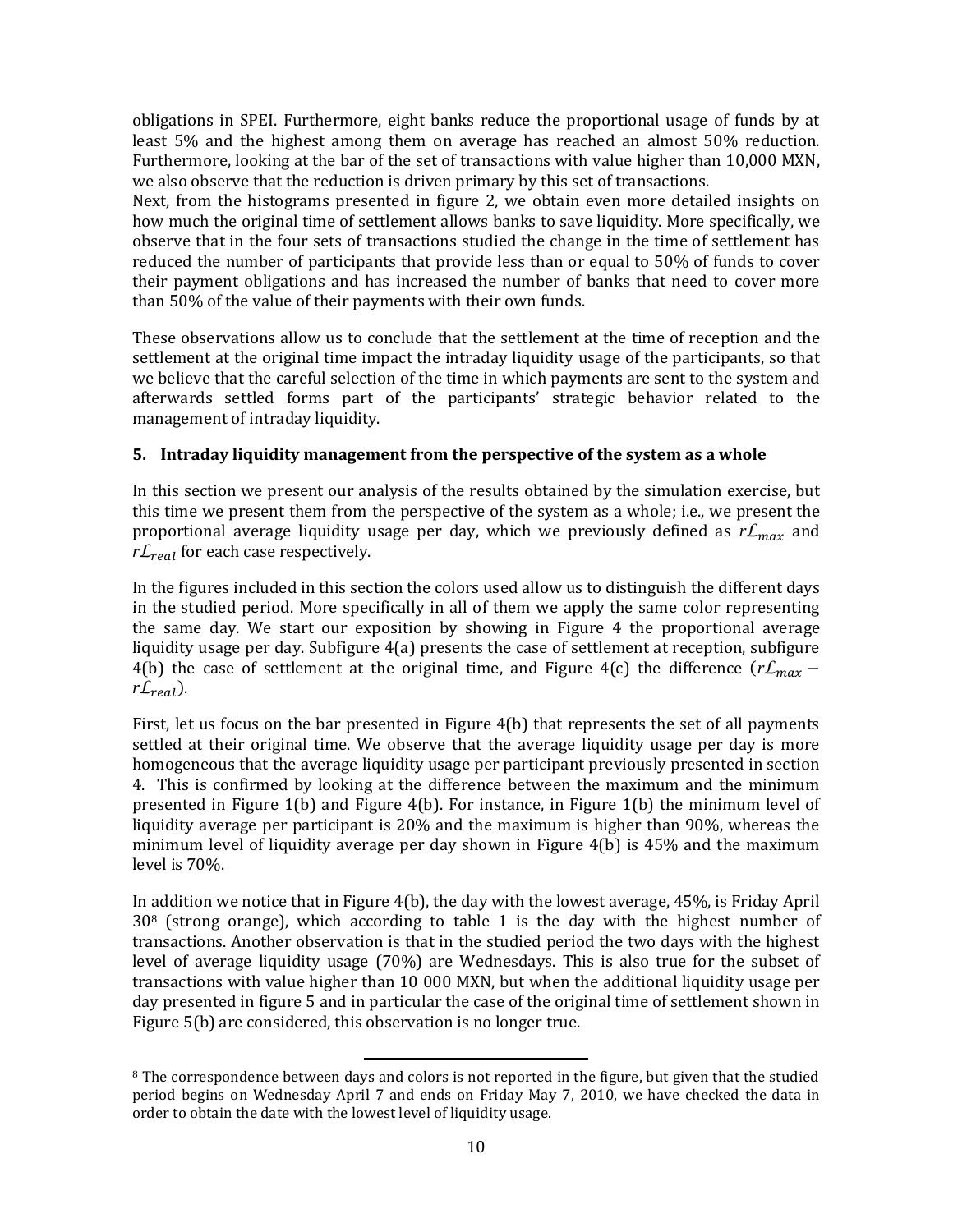

Figure 4. Proportional average liquidity usage per day

Further in our analysis, let us look at the difference  $(r\mathcal{L}_{max} - r\mathcal{L}_{real})$  presented in Figure 4(c). First, we observe that at the macro level the proportional difference of the average liquidity usage between the two case studies – settlement at reception and settlement at the original time – is less than 8% for each day of the whole period. Further, regarding the set of all payments, there are two days in the studied period in which the difference is even negative. This is an indication that the strategic decision making process that participants face is complex; i.e., on certain occasions if delayed payments are processed a few settlement cycles earlier, the overall use of liquidity could be reduced, even though on most days proportional liquidity usage is reduced by the lag in the payment settlement.

Next, let us analyze the data presented in figure 5, in which we present the average additional liquidity usage for the following subsets – transactions with value lower than 100, payment obligations with value between 100 and 1000 and orders with value between 1000 and 10000. In Figure 5(a) the case of settlement at the time of reception is shown, whereas in Figure 5(b) the case of original time of settlement is presented. We observe in Figure 5(b) that for transactions with value lower than 100 MXN, at the macro level the additional proportional liquidity is not higher than 2.5% daily. Furthermore, the calculated average<sup>9</sup> for the period for this subset of transactions is 0.8%.

Regarding the average additional liquidity for payment orders with value between 100 and 1000 MXN presented in Figure 5(b), we note that the highest proportional level in a single day is 10.3%, whereas on different days we observe that participants use this size of transactions to cover other obligations, so that occasionally the additional liquidity is negative. On average the additional liquidity usage for this subset of payments is calculated for the studied period at 2.94%. Further, in the third bar presented in Figure 5(b) we observe that the highest level of the additional liquidity usage for the subset of transactions with value between 1,000 and 10,000 MXN, is 11.5%, though the calculated average for the studied period is 6.14%.

 $\overline{\phantom{a}}$ 

 $^9$  This data is not shown in figure 5, but is available on request.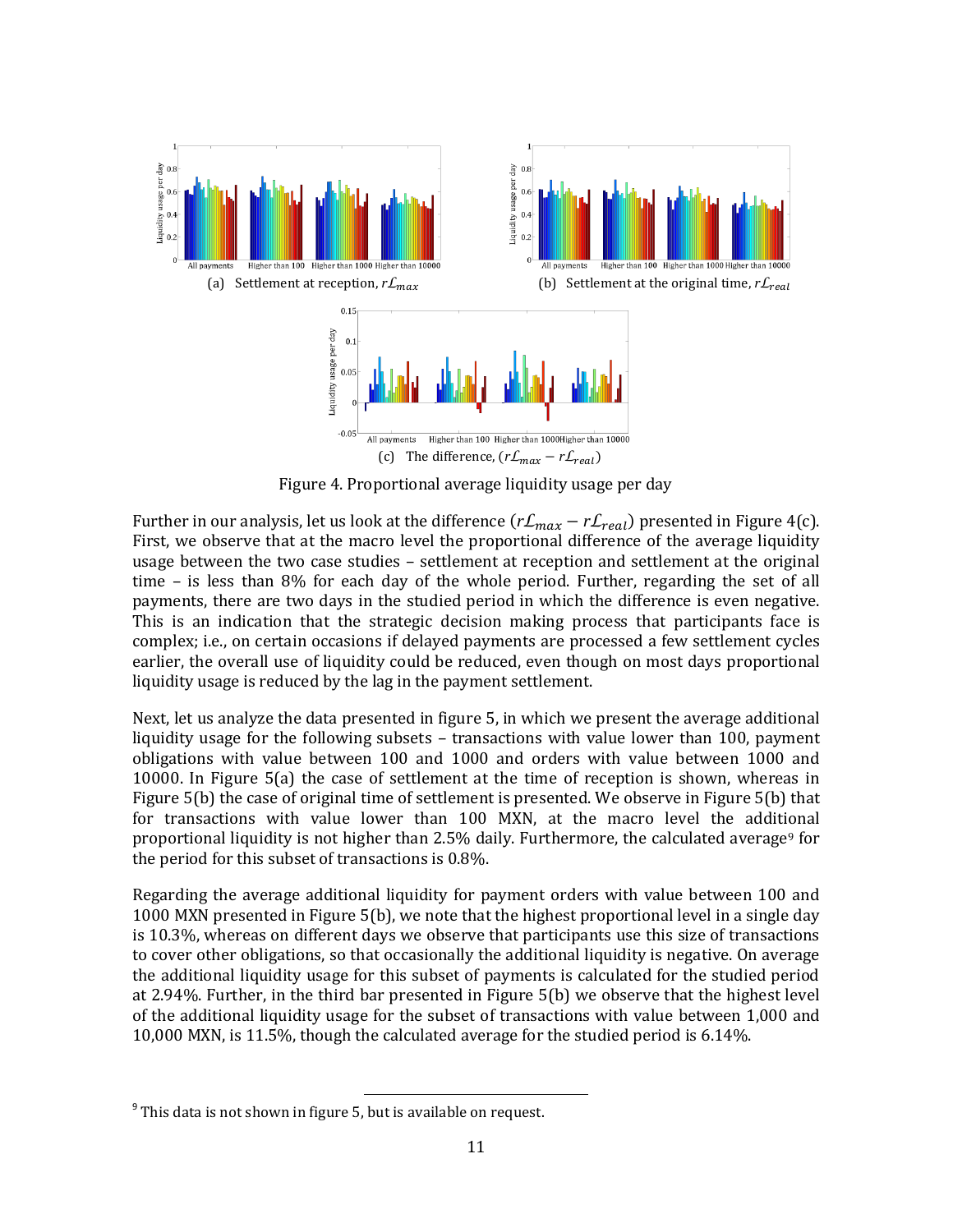

Figure 5. Average additional liquidity usage per day

Finally, let us make the comparison between the cases presented in Figure 5(a) and Figure 5(b). Among the three analyzed subsets of transactions, we observe that the most important difference is presented between the payment orders with value between 1000 and 10000 MXN, followed by the set of transactions with value lower than 100 MXN. For the subset of payments with value between 100 and 1,000 MXN almost no changes are observed. For the case of settlement at reception (subfigure 5(b)), the maximum additional liquidity usage per day is 13.8% and is observed for the subset of transactions with value between 1,000 and 10,000 MXN, for which the calculated average is 6.30%. With respect to the calculated average of additional liquidity usage for the subset of transactions between 100 and 1,000 MXN, we notice that for this case instead of increasing it decreases from 2.94% to 2.65%. Even though this difference might not be significant, it is worth underlining that there was one day that the additional liquidity usage dropped from 5.78% calculated for the case of settlement at the original time to 0% calculated for the simulated scenario of settlement at the moment of reception.

From those observations we can conclude that the difference on the macro level of liquidity usage if settlement is at reception is less noticeable than in the case of observations made at the participant level. Nevertheless, the four sizes of payments studied, exhibit different levels of sensibility to changes in settlement time, with the most sensitive being payments with value between 1,000 and 10,000 MXN.

#### **6. Conclusions**

This paper is dedicated to analyzing some aspects of the intraday liquidity management of the Mexican Large Value Payment System, SPEI. In particular, in order to get further insights regarding the behavior of the participants in SPEI, the study consists of the simulation of two scenarios with different times of settlement. In the first case all transactions are settled at reception, whereas in the second the payment orders are settled at their original times. The aim is to observe if there is any evidence that the level of real liquidity usage is affected by the number of payments delayed. We present our data from two perspectives – the average liquidity usage per participant (i.e., the micro view of the system) and the average liquidity usage per day (i.e., the macro perspective). This allows us to compare the levels of heterogeneity between the two and obtain some insights on the complex game that participants in the payment system face.

To that end we use thirty days of transactional data taken from SPEI between April 7, and May 7, 2010 corresponding to the payment orders performed from 9:00 to 17:00 each working day. The two case studies are performed in an artificially created environment that reproduces the operational conditions of SPEI. Furthermore, given that the value of more than 80% of the transactions settled in SPEI are payments lower than 100,000 MXN and only 1.3% of the payment orders are above 10,000,000 MXN, we perform the study using four sets of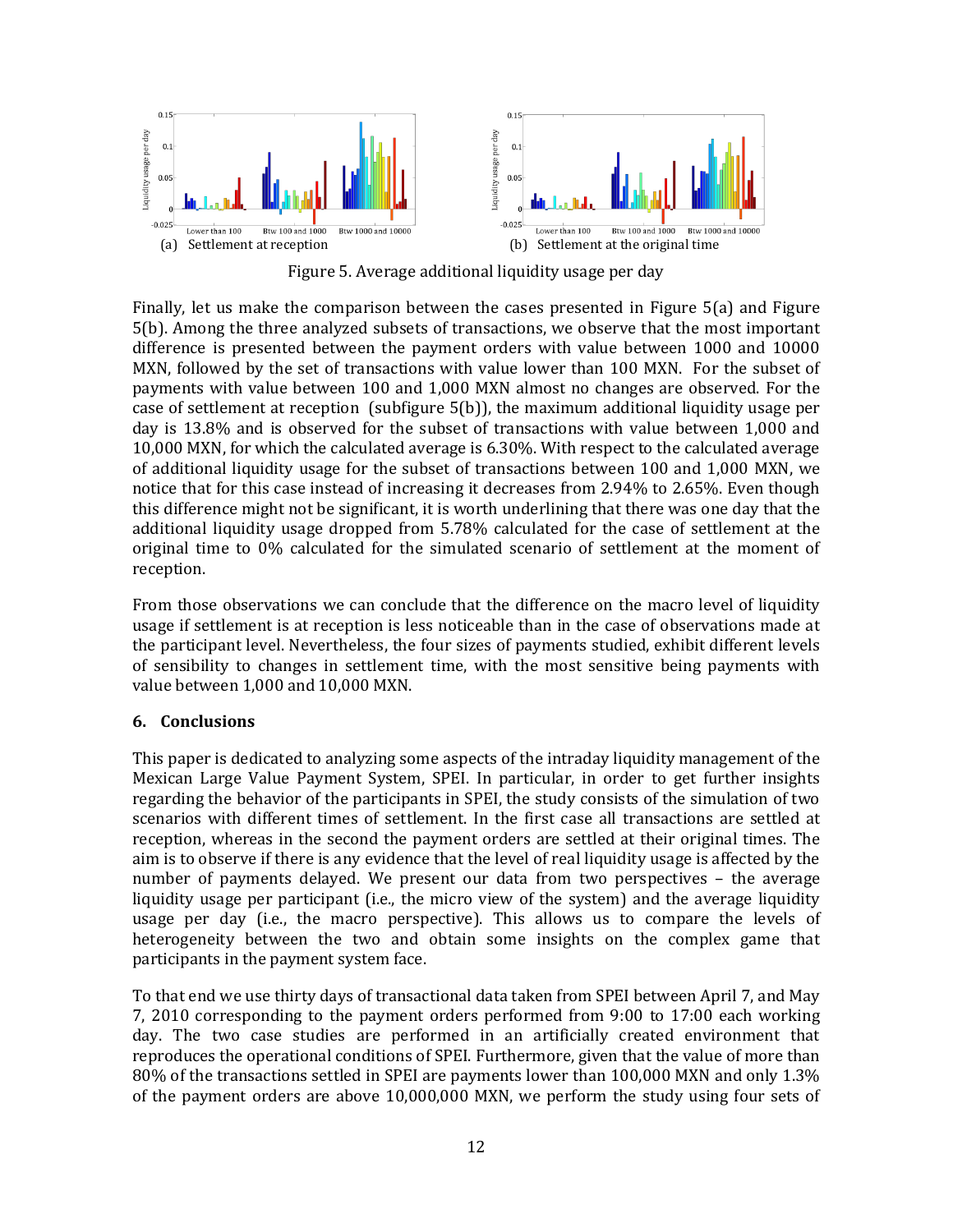transactions delimited according to their value: all payments, payment orders with value higher than 100,000 MXN, a subset of transactions with value higher than 1,000,000 MXN, and a subset of payment requests with value higher than  $10,000,000$  MXN<sup>10</sup>. We calculate the proportional liquidity usage for each of the sets and furthermore we use these measures to obtain in relative terms the level of liquidity used to cover the remaining sets of payments.

From the perspective of the participants, the division of the transactions in four sets allows us to study the aspect of intraday liquidity management related to the size of the payment orders. In particular we observe that these strategies are highly heterogeneous. For instance, there are around 12 banks that use payments with value lower than 10,000,000 to offset obligations with higher value, whereas 5 participants use 30% or more of their own funds to settle payments with value between 1,000,000 and 10,000,000 and 4 financial institutions used on average 5% or more of their intraday liquidity to pay obligations with value lower than 100,000 MXN. These observations allow us to conclude first that according to the size of the payment order participants follow different strategies for settlement and second there is no homogeneous treatment of payments with the same size by all financial institutions.

Continuing with the analysis of the disaggregated level of liquidity usage, we note that individual liquidity consumption in SPEI is also highly heterogeneous. We notice that some participants are very efficient in reusing liquidity from incoming payments, in a way that these banks cover their obligations with a relatively low proportion of their own funds. More specifically, we observe that there are 10 participants that reuse incoming payments to cover on average 60% or more of the total value of transactions. On the other hand, we notice that there are 11 banks that cover on average 80% or more of the total value of transactions paid per day with their own funds. Nevertheless a more detailed study is required in order to understand to what extent those differences in reusing incoming payments could raise concerns for competition or matters related to risk. In particular we would like to find out if there is a correlation between the size of the bank and intraday liquidity management strategies.

In addition we perform our analysis also from the perspective of the system as a whole. From this perspective we note that the differences present among the days are weaker than the differences observed among participants. This observation could imply that intraday liquidity management from the macro perspective does not show significant changes from one day to another but does vary for sets of transactions with different values. Nevertheless we need to look at a larger window of time in order to make a more conclusive statement.

As a final remark, the present study has allowed us to observe a very complex dynamic in the way intraday liquidity management is performed. For instance, the time of settlement and the size of the payment order are among the instruments that participants use in order to recycle or offset their payment obligations. Furthermore, proportional liquidity usage is highly heterogenous among financial institutions; whereas overall proportional liquidity usage does not show important changes across days. For that reason, we believe that more studies related to the issues of intraday liquidity are required in order to gain further insights into participants' behavior. To that end one possible extension to the present work could be to apply the empirical analysis to a more extensive time window, which statistically would be more accurate. Additionally, looking at the bilateral relationships among institutions could give us further insights into the relationships among participants and the reasons for

l

 $10$  In the core of the paper we refer to these amounts as 100, 1,000 and 10,000 MXN.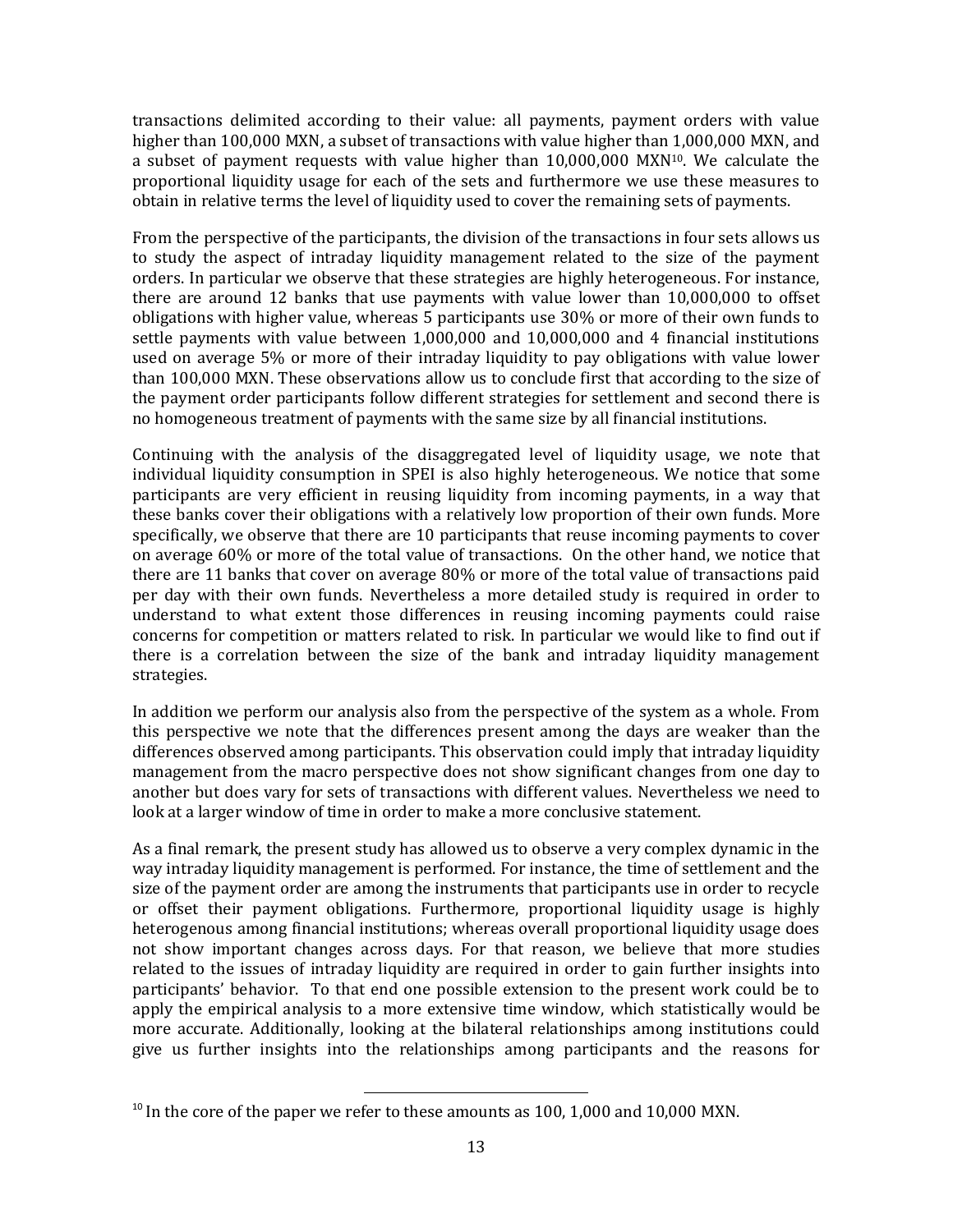heterogeneity. It could also improve our understanding of the way liquidity flows throughout the system.

#### **References**

Alexandrova-Kabadjova, B., & Solís-Robleda, F. (2012). The Mexican experience in how the settlement of large payments is performed in the presence of high volume of small payments. *Diagnostics for the financial markets – computational studies of payment system*, eds. Hellqvist and Laine, Bank of Finland, 431–460.

Allsopp, P., Summers, B., & Veale, J. (2009, February). The evolution of real time gross settlement: access, liquidity and credit, and pricing. *Financial infrastructure series, Word Bank*.

Armantier, O., Arnold, J., & McAndrews, J. (2008, September). Changes in the timing distribution of Fedwire Funds transfers. *Federal Reserve Bank of New York Economic Policy Review*, 83–112.

Australian Payments Clearing Association. (2008). *Low Value Payments: An Australian Roadmap*. A vision for the evolution of Australia's electronic payments systems. Retrieved from <http://www.apca.com.au/docs/lvp---outcomes/lvp-roadmap.pdf>

Ball, A., Denbee, E., Manning, M., & Wetherilt, A. (2011, June). Intraday liquidity: risk and regulation. *Bank of England Financial Stability Paper*, 11, 1–25.

Bech, M. (2008, September). Intraday liquidity management: a tale of games that banks play, *Federal Reserve Bank of New York Economic Policy Review*, 7–23.

Bech, M., & Garratt, R. (2003, April). The intraday liquidity management game. *Journal of Economic Theory*, 109, 198–219.

Becher, C., Galbiati, M., & Tudela, M. (2008, September). The timing and funding of chaps sterling payments. *Federal Reserve Bank of New York Economic Policy Review*, 113–133.

Bank of International Settlement (2011, September). Statistics on payment and settlement systems in selected countries - figures for 2010. Report 98, *BIS*.

Bolt, W., & Chakravorti, S. (2010, Dicember). Digitization of Retail Payment*. Netherlands Central Bank, Research Department Working Papers Series*, 270.

Denbee, E., & Norman, B. (2010). The impact of payment splitting on liquidity requirements in RTGS. *Bank of England Working Papers Series,* 404.

Galbiati, M., & Soramaki, K. (2011, June). An agent-based model of payment systems. *Journal of Economic Dynamics and Control*, 35, 859–875.

Johnson, K., McAndrews, J., & Soramaki, K. (2004, December). Economising on liquidity with deferred settlement mechanisms. *Federal Reserve Bank of New York Economic Policy Review*, 51–72.

Kokkola, T. (2010). *The Payment System*. European Central Bank Publications.

Leinonen, H., & Soramaki, K. (2005). Optimizing liquidity usage and settlement speed in payment systems in "Liquidity, risk and speed in payment and settlement systems – a simulation approach", ed. Harry Leinonen, Bank of Finland Studies, Finland.

Manning, M., Nier, E., & Schanz, J. (2009). *The economics of large-value payments and settlement*. Oxford University Press.